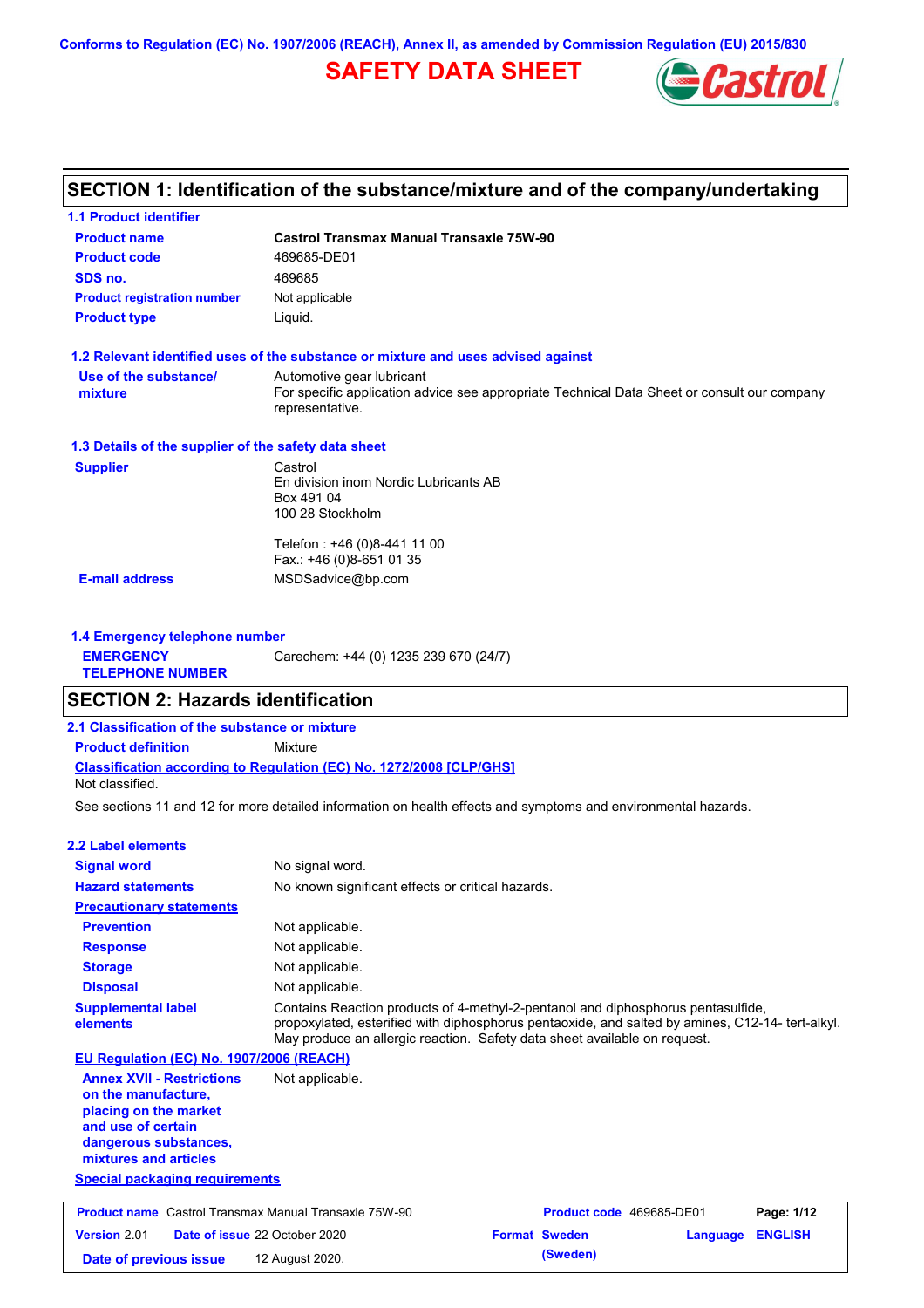## **SECTION 2: Hazards identification**

| <b>Containers to be fitted</b><br>with child-resistant<br>fastenings                                                     | Not applicable.                                                                                               |
|--------------------------------------------------------------------------------------------------------------------------|---------------------------------------------------------------------------------------------------------------|
| <b>Tactile warning of danger</b>                                                                                         | Not applicable.                                                                                               |
| 2.3 Other hazards                                                                                                        |                                                                                                               |
| <b>Results of PBT and vPvB</b><br>assessment                                                                             | Product does not meet the criteria for PBT or vPvB according to Regulation (EC) No. 1907/2006,<br>Annex XIII. |
| <b>Product meets the criteria</b><br>for PBT or vPvB according<br>to Regulation (EC) No.<br><b>1907/2006, Annex XIII</b> | This mixture does not contain any substances that are assessed to be a PBT or a vPvB.                         |
| Other hazards which do<br>not result in classification                                                                   | Defatting to the skin.                                                                                        |

### **SECTION 3: Composition/information on ingredients**

Mixture

#### **3.2 Mixtures**

**Product definition**

Synthetic base stock. Proprietary performance additives.

| <b>Product/ingredient</b><br>name                             | <b>Identifiers</b>                                                                     | $\%$      | <b>Regulation (EC) No.</b><br>1272/2008 [CLP] | <b>Type</b> |
|---------------------------------------------------------------|----------------------------------------------------------------------------------------|-----------|-----------------------------------------------|-------------|
| 1-Decene, homopolymer,<br>hydrogenated                        | REACH #: 01-2119486452-34<br>$EC: 500-183-1$<br>CAS: 68037-01-4                        | 225 - ≤50 | Asp. Tox. 1, H304                             | [1] [2]     |
| Dec-1-ene, trimers, hydrogenated                              | REACH #: 01-2119493949-12<br>$EC: 500-393-3$<br>CAS: 157707-86-3                       | 225 - ≤50 | Asp. Tox. 1, H304                             | [1] [2]     |
| Distillates (petroleum), solvent-<br>dewaxed heavy paraffinic | REACH #: 01-2119471299-27<br>$EC: 265-169-7$<br>CAS: 64742-65-0<br>Index: 649-474-00-6 | ≤10       | Asp. Tox. 1, H304                             | [1] [2]     |

#### **See Section 16 for the full text of the H statements declared above.**

Type

[1] Substance classified with a health or environmental hazard

[2] Substance with a workplace exposure limit

[3] Substance meets the criteria for PBT according to Regulation (EC) No. 1907/2006, Annex XIII

[4] Substance meets the criteria for vPvB according to Regulation (EC) No. 1907/2006, Annex XIII

[5] Substance of equivalent concern

[6] Additional disclosure due to company policy

Occupational exposure limits, if available, are listed in Section 8.

### **SECTION 4: First aid measures**

### **4.1 Description of first aid measures**

| <b>Eye contact</b>                | In case of contact, immediately flush eyes with plenty of water for at least 15 minutes. Eyelids<br>should be held away from the eyeball to ensure thorough rinsing. Check for and remove any<br>contact lenses. Get medical attention. |
|-----------------------------------|-----------------------------------------------------------------------------------------------------------------------------------------------------------------------------------------------------------------------------------------|
| <b>Skin contact</b>               | Wash skin thoroughly with soap and water or use recognised skin cleanser. Remove<br>contaminated clothing and shoes. Wash clothing before reuse. Clean shoes thoroughly before<br>reuse. Get medical attention if irritation develops.  |
| <b>Inhalation</b>                 | If inhaled, remove to fresh air. Get medical attention if symptoms occur.                                                                                                                                                               |
| <b>Ingestion</b>                  | Do not induce vomiting unless directed to do so by medical personnel. Get medical attention if<br>symptoms occur.                                                                                                                       |
| <b>Protection of first-aiders</b> | No action shall be taken involving any personal risk or without suitable training.                                                                                                                                                      |

#### **4.2 Most important symptoms and effects, both acute and delayed**

See Section 11 for more detailed information on health effects and symptoms.

### **Potential acute health effects**

| <b>Inhalation</b>      | pressure.                                                    | Vapour inhalation under ambient conditions is not normally a problem due to low vapour |                                 |                  |            |
|------------------------|--------------------------------------------------------------|----------------------------------------------------------------------------------------|---------------------------------|------------------|------------|
| Ingestion              | No known significant effects or critical hazards.            |                                                                                        |                                 |                  |            |
|                        | <b>Product name</b> Castrol Transmax Manual Transaxle 75W-90 |                                                                                        | <b>Product code</b> 469685-DE01 |                  | Page: 2/12 |
| <b>Version 2.01</b>    | <b>Date of issue 22 October 2020</b>                         |                                                                                        | <b>Format Sweden</b>            | Language ENGLISH |            |
| Date of previous issue | 12 August 2020.                                              |                                                                                        | (Sweden)                        |                  |            |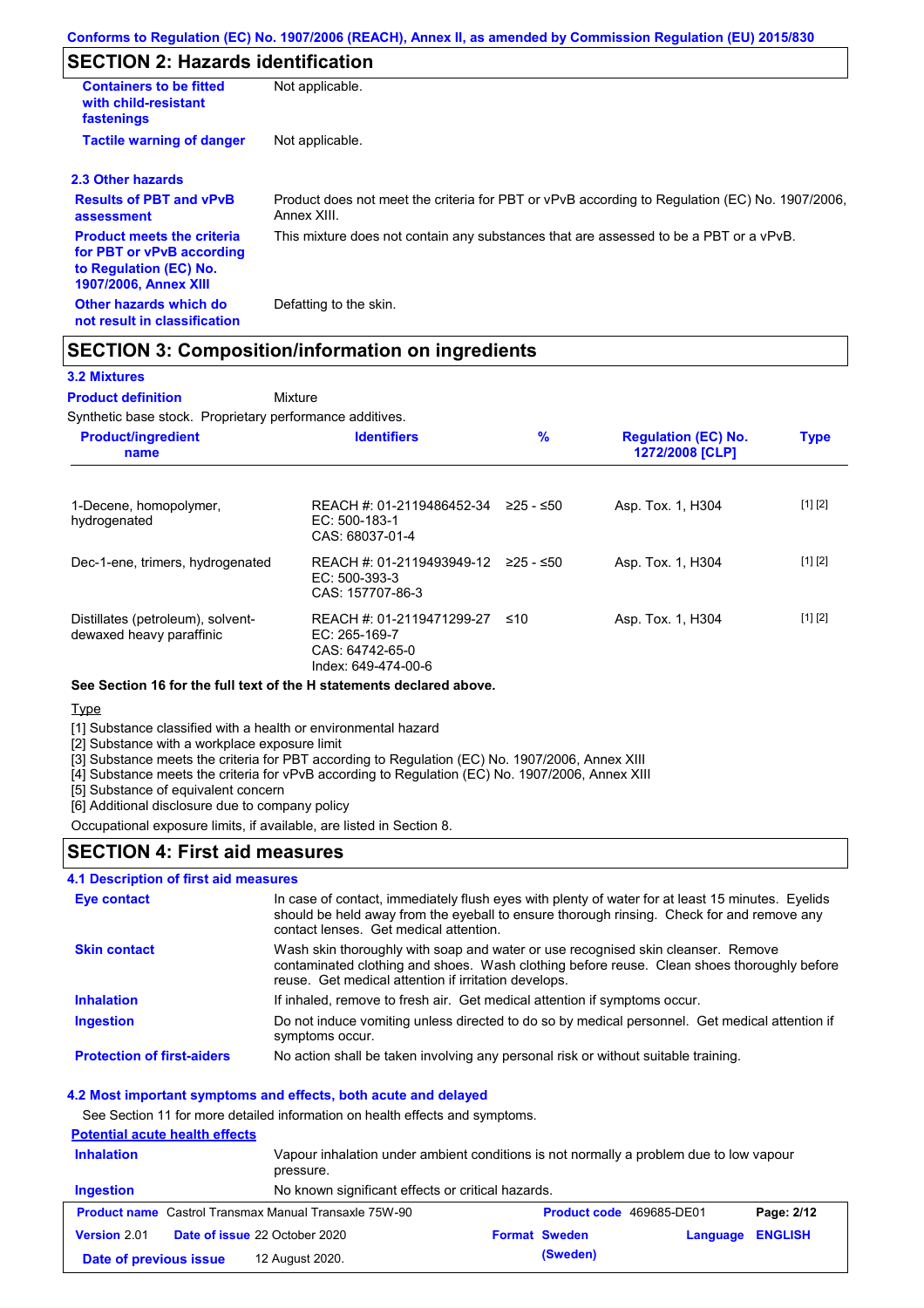|                                                           | Conforms to Regulation (EC) No. 1907/2006 (REACH), Annex II, as amended by Commission Regulation (EU) 2015/830                                                                                                                                                                                                                                                    |  |  |  |  |
|-----------------------------------------------------------|-------------------------------------------------------------------------------------------------------------------------------------------------------------------------------------------------------------------------------------------------------------------------------------------------------------------------------------------------------------------|--|--|--|--|
| <b>SECTION 4: First aid measures</b>                      |                                                                                                                                                                                                                                                                                                                                                                   |  |  |  |  |
| <b>Skin contact</b>                                       | Defatting to the skin. May cause skin dryness and irritation.                                                                                                                                                                                                                                                                                                     |  |  |  |  |
| <b>Eye contact</b>                                        | No known significant effects or critical hazards.                                                                                                                                                                                                                                                                                                                 |  |  |  |  |
|                                                           | Delayed and immediate effects as well as chronic effects from short and long-term exposure                                                                                                                                                                                                                                                                        |  |  |  |  |
| <b>Inhalation</b>                                         | Overexposure to the inhalation of airborne droplets or aerosols may cause irritation of the<br>respiratory tract.                                                                                                                                                                                                                                                 |  |  |  |  |
| <b>Ingestion</b>                                          | Ingestion of large quantities may cause nausea and diarrhoea.                                                                                                                                                                                                                                                                                                     |  |  |  |  |
| <b>Skin contact</b>                                       | Prolonged or repeated contact can defat the skin and lead to irritation and/or dermatitis.                                                                                                                                                                                                                                                                        |  |  |  |  |
| <b>Eye contact</b>                                        | Potential risk of transient stinging or redness if accidental eye contact occurs.                                                                                                                                                                                                                                                                                 |  |  |  |  |
|                                                           | 4.3 Indication of any immediate medical attention and special treatment needed                                                                                                                                                                                                                                                                                    |  |  |  |  |
| <b>Notes to physician</b>                                 | Treatment should in general be symptomatic and directed to relieving any effects.                                                                                                                                                                                                                                                                                 |  |  |  |  |
| <b>SECTION 5: Firefighting measures</b>                   |                                                                                                                                                                                                                                                                                                                                                                   |  |  |  |  |
| 5.1 Extinguishing media                                   |                                                                                                                                                                                                                                                                                                                                                                   |  |  |  |  |
| <b>Suitable extinguishing</b><br>media                    | In case of fire, use foam, dry chemical or carbon dioxide extinguisher or spray.                                                                                                                                                                                                                                                                                  |  |  |  |  |
| <b>Unsuitable extinguishing</b><br>media                  | Do not use water jet. The use of a water jet may cause the fire to spread by splashing the<br>burning product.                                                                                                                                                                                                                                                    |  |  |  |  |
| 5.2 Special hazards arising from the substance or mixture |                                                                                                                                                                                                                                                                                                                                                                   |  |  |  |  |
| <b>Hazards from the</b><br>substance or mixture           | In a fire or if heated, a pressure increase will occur and the container may burst.                                                                                                                                                                                                                                                                               |  |  |  |  |
| <b>Hazardous combustion</b><br>products                   | Combustion products may include the following:<br>carbon oxides (CO, CO <sub>2</sub> ) (carbon monoxide, carbon dioxide)                                                                                                                                                                                                                                          |  |  |  |  |
| <b>5.3 Advice for firefighters</b>                        |                                                                                                                                                                                                                                                                                                                                                                   |  |  |  |  |
| <b>Special precautions for</b><br>fire-fighters           | No action shall be taken involving any personal risk or without suitable training. Promptly<br>isolate the scene by removing all persons from the vicinity of the incident if there is a fire.                                                                                                                                                                    |  |  |  |  |
| <b>Special protective</b><br>equipment for fire-fighters  | Fire-fighters should wear appropriate protective equipment and self-contained breathing<br>apparatus (SCBA) with a full face-piece operated in positive pressure mode. Clothing for fire-<br>fighters (including helmets, protective boots and gloves) conforming to European standard EN<br>469 will provide a basic level of protection for chemical incidents. |  |  |  |  |
| <b>SECTION 6: Accidental release measures</b>             |                                                                                                                                                                                                                                                                                                                                                                   |  |  |  |  |
|                                                           |                                                                                                                                                                                                                                                                                                                                                                   |  |  |  |  |

|                                                              | 6.1 Personal precautions, protective equipment and emergency procedures                                                                                                                                                                                                                                                                                                                        |  |  |  |
|--------------------------------------------------------------|------------------------------------------------------------------------------------------------------------------------------------------------------------------------------------------------------------------------------------------------------------------------------------------------------------------------------------------------------------------------------------------------|--|--|--|
| For non-emergency<br>personnel                               | No action shall be taken involving any personal risk or without suitable training. Evacuate<br>surrounding areas. Keep unnecessary and unprotected personnel from entering. Do not touch<br>or walk through spilt material. Floors may be slippery; use care to avoid falling. Put on<br>appropriate personal protective equipment.                                                            |  |  |  |
| For emergency responders                                     | If specialised clothing is required to deal with the spillage, take note of any information in<br>Section 8 on suitable and unsuitable materials. See also the information in "For non-<br>emergency personnel".                                                                                                                                                                               |  |  |  |
| <b>6.2 Environmental</b><br>precautions                      | Avoid dispersal of spilt material and runoff and contact with soil, waterways, drains and sewers.<br>Inform the relevant authorities if the product has caused environmental pollution (sewers,<br>waterways, soil or air).                                                                                                                                                                    |  |  |  |
|                                                              | 6.3 Methods and material for containment and cleaning up                                                                                                                                                                                                                                                                                                                                       |  |  |  |
| <b>Small spill</b>                                           | Stop leak if without risk. Move containers from spill area. Absorb with an inert material and<br>place in an appropriate waste disposal container. Dispose of via a licensed waste disposal<br>contractor.                                                                                                                                                                                     |  |  |  |
| <b>Large spill</b>                                           | Stop leak if without risk. Move containers from spill area. Prevent entry into sewers, water<br>courses, basements or confined areas. Contain and collect spillage with non-combustible,<br>absorbent material e.g. sand, earth, vermiculite or diatomaceous earth and place in container<br>for disposal according to local regulations. Dispose of via a licensed waste disposal contractor. |  |  |  |
| <b>6.4 Reference to other</b><br><b>sections</b>             | See Section 1 for emergency contact information.<br>See Section 5 for firefighting measures.<br>See Section 8 for information on appropriate personal protective equipment.<br>See Section 12 for environmental precautions.<br>See Section 13 for additional waste treatment information.                                                                                                     |  |  |  |
| <b>Product name</b> Castrol Transmax Manual Transaxle 75W-90 | Product code 469685-DE01<br>Page: 3/12                                                                                                                                                                                                                                                                                                                                                         |  |  |  |
| Version 2.01                                                 | Date of issue 22 October 2020<br><b>Format Sweden</b><br><b>ENGLISH</b><br>Language                                                                                                                                                                                                                                                                                                            |  |  |  |
| Date of previous issue                                       | (Sweden)<br>12 August 2020.                                                                                                                                                                                                                                                                                                                                                                    |  |  |  |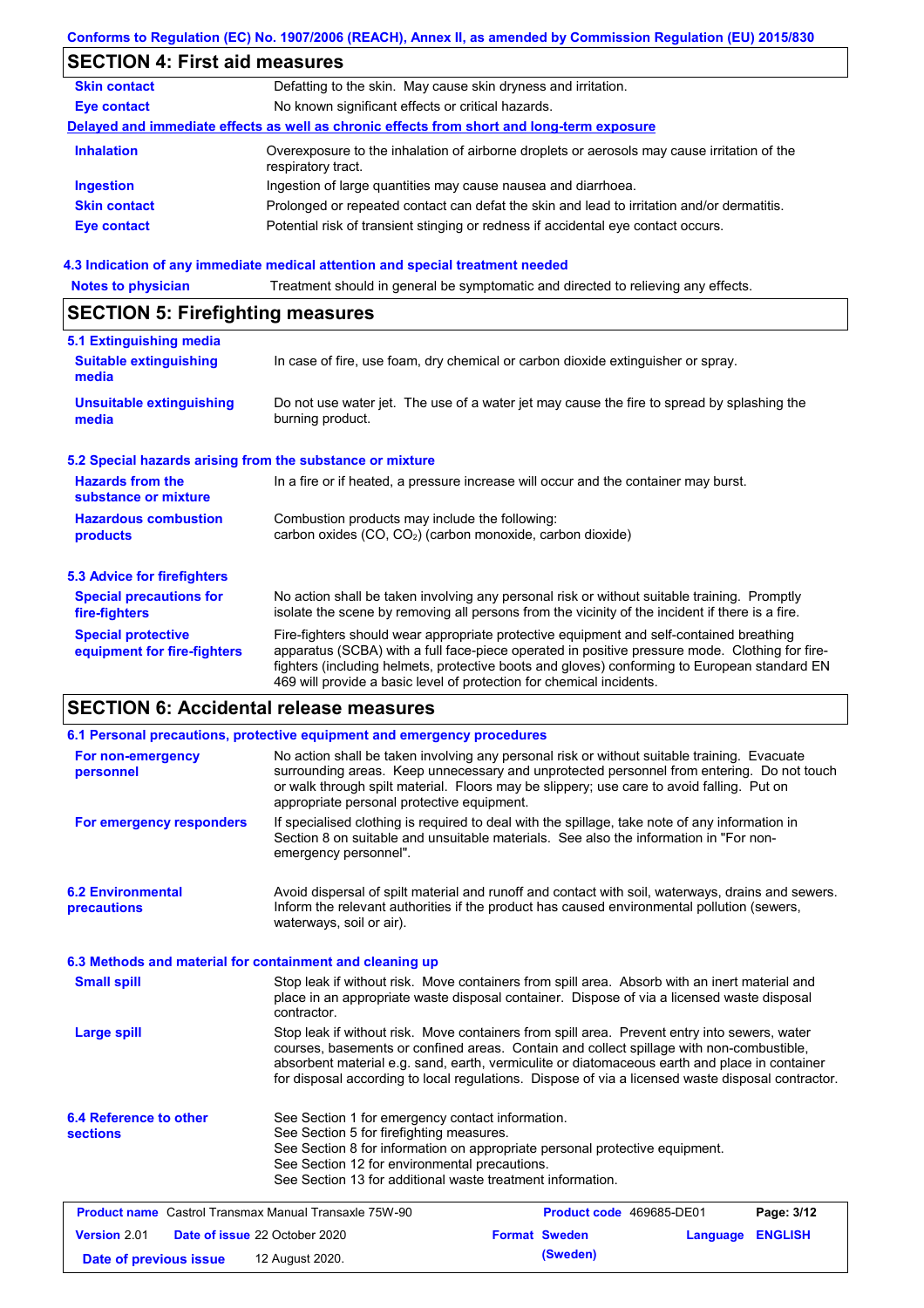## **SECTION 7: Handling and storage**

| 7.1 Precautions for safe handling                                                                                                                                                                                                                                                                                                                                    |                                                                                                                                                                                                                                                                                                                                                                                                                                                                                          |  |  |  |
|----------------------------------------------------------------------------------------------------------------------------------------------------------------------------------------------------------------------------------------------------------------------------------------------------------------------------------------------------------------------|------------------------------------------------------------------------------------------------------------------------------------------------------------------------------------------------------------------------------------------------------------------------------------------------------------------------------------------------------------------------------------------------------------------------------------------------------------------------------------------|--|--|--|
| <b>Protective measures</b>                                                                                                                                                                                                                                                                                                                                           | Put on appropriate personal protective equipment.                                                                                                                                                                                                                                                                                                                                                                                                                                        |  |  |  |
| Eating, drinking and smoking should be prohibited in areas where this material is handled.<br><b>Advice on general</b><br>stored and processed. Wash thoroughly after handling. Remove contaminated clothing and<br>occupational hygiene<br>protective equipment before entering eating areas. See also Section 8 for additional<br>information on hygiene measures. |                                                                                                                                                                                                                                                                                                                                                                                                                                                                                          |  |  |  |
| <b>7.2 Conditions for safe</b><br>storage, including any<br><i>incompatibilities</i>                                                                                                                                                                                                                                                                                 | Store in accordance with local requiations. Store in a dry, cool and well-ventilated area, away<br>from incompatible materials (see Section 10). Keep away from heat and direct sunlight. Keep<br>container tightly closed and sealed until ready for use. Containers that have been opened must<br>be carefully resealed and kept upright to prevent leakage. Store and use only in equipment/<br>containers designed for use with this product. Do not store in unlabelled containers. |  |  |  |
| <b>Not suitable</b>                                                                                                                                                                                                                                                                                                                                                  | Prolonged exposure to elevated temperature.                                                                                                                                                                                                                                                                                                                                                                                                                                              |  |  |  |
| 7.3 Specific end use(s)                                                                                                                                                                                                                                                                                                                                              |                                                                                                                                                                                                                                                                                                                                                                                                                                                                                          |  |  |  |
| <b>Recommendations</b>                                                                                                                                                                                                                                                                                                                                               | See section 1.2 and Exposure scenarios in annex, if applicable.                                                                                                                                                                                                                                                                                                                                                                                                                          |  |  |  |

## **SECTION 8: Exposure controls/personal protection**

### **8.1 Control parameters**

| <b>Product/ingredient name</b><br>1-Decene, homopolymer, hydrogenated<br>Dec-1-ene, trimers, hydrogenated |                                                                                                                                                                                                                                                                                                                                                                                                                                                                                                                                                                                                                                                                                                                                                                                                                                                                                                                                                                                                                            | <b>Exposure limit values</b>                                                                                                                                                                                                                                                                                                                                                                                                                                          |  |  |  |
|-----------------------------------------------------------------------------------------------------------|----------------------------------------------------------------------------------------------------------------------------------------------------------------------------------------------------------------------------------------------------------------------------------------------------------------------------------------------------------------------------------------------------------------------------------------------------------------------------------------------------------------------------------------------------------------------------------------------------------------------------------------------------------------------------------------------------------------------------------------------------------------------------------------------------------------------------------------------------------------------------------------------------------------------------------------------------------------------------------------------------------------------------|-----------------------------------------------------------------------------------------------------------------------------------------------------------------------------------------------------------------------------------------------------------------------------------------------------------------------------------------------------------------------------------------------------------------------------------------------------------------------|--|--|--|
|                                                                                                           |                                                                                                                                                                                                                                                                                                                                                                                                                                                                                                                                                                                                                                                                                                                                                                                                                                                                                                                                                                                                                            | Work environment authority Regulation 2018:1<br>(Sweden).<br>TWA: 1 mg/m <sup>3</sup> 8 hours. Issued/Revised: 8/1996 Form: mist and fume<br>STEL: 3 mg/m <sup>3</sup> 15 minutes. Issued/Revised: 8/1996 Form: mist and fume<br><b>Work environment authority Regulation 2018:1</b><br>(Sweden).<br>TWA: 1 mg/m <sup>3</sup> 8 hours. Issued/Revised: 8/1996 Form: mist and fume<br>STEL: 3 mg/m <sup>3</sup> 15 minutes. Issued/Revised: 8/1996 Form: mist and fume |  |  |  |
|                                                                                                           |                                                                                                                                                                                                                                                                                                                                                                                                                                                                                                                                                                                                                                                                                                                                                                                                                                                                                                                                                                                                                            |                                                                                                                                                                                                                                                                                                                                                                                                                                                                       |  |  |  |
|                                                                                                           |                                                                                                                                                                                                                                                                                                                                                                                                                                                                                                                                                                                                                                                                                                                                                                                                                                                                                                                                                                                                                            | (Sweden).<br>TWA: 1 mg/m <sup>3</sup> 8 hours. Issued/Revised: 8/1996 Form: mist and fume<br>STEL: 3 mg/m <sup>3</sup> 15 minutes. Issued/Revised: 8/1996 Form: mist and fume                                                                                                                                                                                                                                                                                         |  |  |  |
| guidance only.                                                                                            |                                                                                                                                                                                                                                                                                                                                                                                                                                                                                                                                                                                                                                                                                                                                                                                                                                                                                                                                                                                                                            | Whilst specific OELs for certain components may be shown in this section, other components may be present in any mist,<br>vapour or dust produced. Therefore, the specific OELs may not be applicable to the product as a whole and are provided for                                                                                                                                                                                                                  |  |  |  |
| <b>Recommended monitoring</b><br>procedures                                                               | If this product contains ingredients with exposure limits, personal, workplace atmosphere or<br>biological monitoring may be required to determine the effectiveness of the ventilation or other<br>control measures and/or the necessity to use respiratory protective equipment. Reference<br>should be made to monitoring standards, such as the following: European Standard EN 689<br>(Workplace atmospheres - Guidance for the assessment of exposure by inhalation to chemical<br>agents for comparison with limit values and measurement strategy) European Standard EN<br>14042 (Workplace atmospheres - Guide for the application and use of procedures for the<br>assessment of exposure to chemical and biological agents) European Standard EN 482<br>(Workplace atmospheres - General requirements for the performance of procedures for the<br>measurement of chemical agents) Reference to national guidance documents for methods for<br>the determination of hazardous substances will also be required. |                                                                                                                                                                                                                                                                                                                                                                                                                                                                       |  |  |  |
| <b>Derived No Effect Level</b>                                                                            |                                                                                                                                                                                                                                                                                                                                                                                                                                                                                                                                                                                                                                                                                                                                                                                                                                                                                                                                                                                                                            |                                                                                                                                                                                                                                                                                                                                                                                                                                                                       |  |  |  |
| No DNELs/DMELs available.                                                                                 |                                                                                                                                                                                                                                                                                                                                                                                                                                                                                                                                                                                                                                                                                                                                                                                                                                                                                                                                                                                                                            |                                                                                                                                                                                                                                                                                                                                                                                                                                                                       |  |  |  |
| <b>Predicted No Effect Concentration</b>                                                                  |                                                                                                                                                                                                                                                                                                                                                                                                                                                                                                                                                                                                                                                                                                                                                                                                                                                                                                                                                                                                                            |                                                                                                                                                                                                                                                                                                                                                                                                                                                                       |  |  |  |
| No PNECs available                                                                                        |                                                                                                                                                                                                                                                                                                                                                                                                                                                                                                                                                                                                                                                                                                                                                                                                                                                                                                                                                                                                                            |                                                                                                                                                                                                                                                                                                                                                                                                                                                                       |  |  |  |
| <b>8.2 Exposure controls</b>                                                                              |                                                                                                                                                                                                                                                                                                                                                                                                                                                                                                                                                                                                                                                                                                                                                                                                                                                                                                                                                                                                                            |                                                                                                                                                                                                                                                                                                                                                                                                                                                                       |  |  |  |
| <b>Appropriate engineering</b><br><b>controls</b>                                                         |                                                                                                                                                                                                                                                                                                                                                                                                                                                                                                                                                                                                                                                                                                                                                                                                                                                                                                                                                                                                                            | Provide exhaust ventilation or other engineering controls to keep the relevant airborne<br>concentrations below their respective occupational exposure limits.                                                                                                                                                                                                                                                                                                        |  |  |  |

All activities involving chemicals should be assessed for their risks to health, to ensure exposures are adequately controlled. Personal protective equipment should only be considered after other forms of control measures (e.g. engineering controls) have been suitably evaluated. Personal protective equipment should conform to appropriate standards, be suitable for use, be kept in good condition and properly maintained.

Your supplier of personal protective equipment should be consulted for advice on selection and

| <b>Product name</b> Castrol Transmax Manual Transaxle 75W-90 |  |                                      | <b>Product code</b> 469685-DE01 |                      | Page: 4/12       |  |
|--------------------------------------------------------------|--|--------------------------------------|---------------------------------|----------------------|------------------|--|
| <b>Version 2.01</b>                                          |  | <b>Date of issue 22 October 2020</b> |                                 | <b>Format Sweden</b> | Language ENGLISH |  |
| Date of previous issue                                       |  | 12 August 2020.                      |                                 | (Sweden)             |                  |  |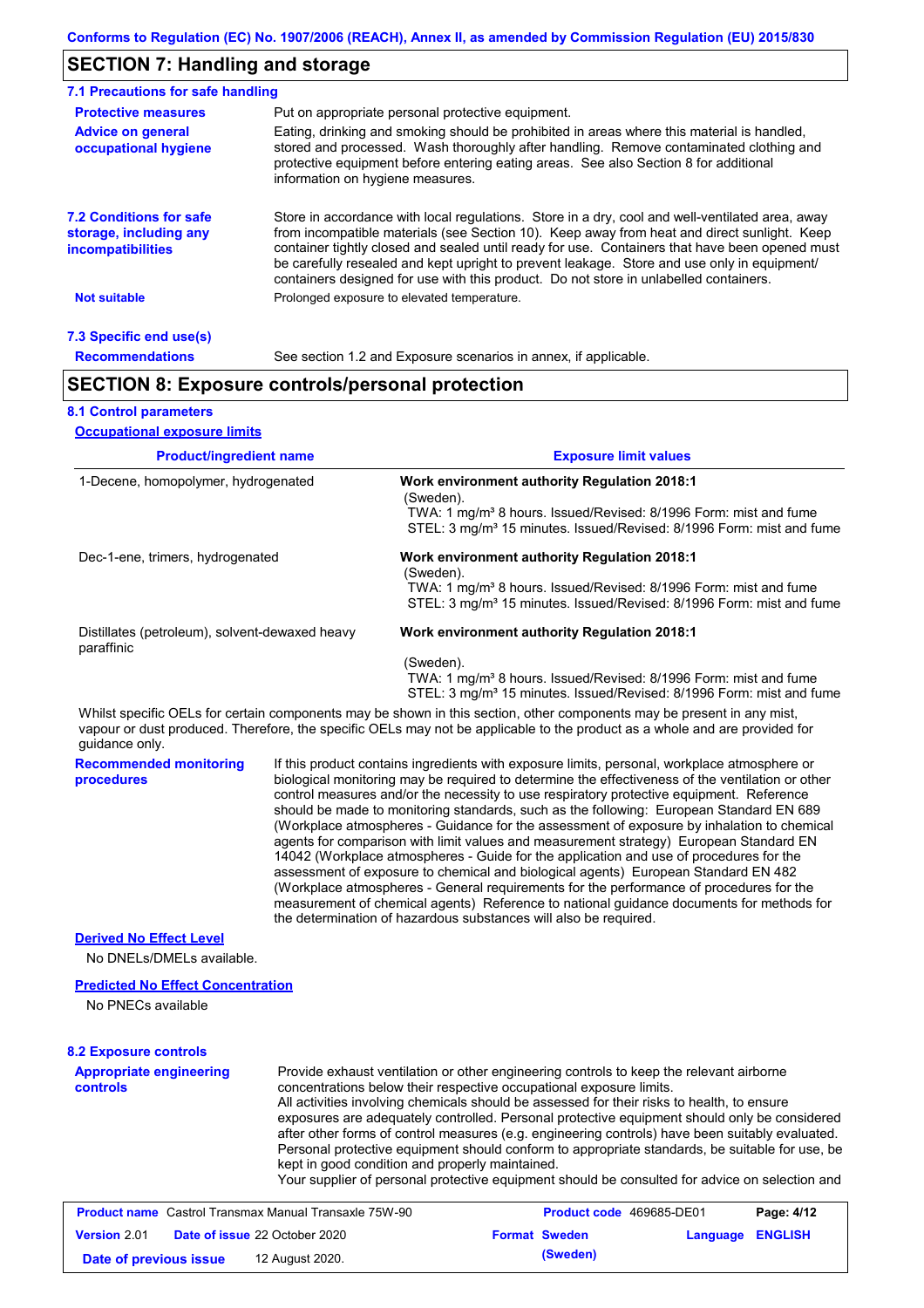# **SECTION 8: Exposure controls/personal protection**

|                                       | appropriate standards. For further information contact your national organisation for standards.<br>The final choice of protective equipment will depend upon a risk assessment. It is important to<br>ensure that all items of personal protective equipment are compatible.                                                                                                                                                                                                                                                                                                                                                                     |
|---------------------------------------|---------------------------------------------------------------------------------------------------------------------------------------------------------------------------------------------------------------------------------------------------------------------------------------------------------------------------------------------------------------------------------------------------------------------------------------------------------------------------------------------------------------------------------------------------------------------------------------------------------------------------------------------------|
| <b>Individual protection measures</b> |                                                                                                                                                                                                                                                                                                                                                                                                                                                                                                                                                                                                                                                   |
| <b>Hygiene measures</b>               | Wash hands, forearms and face thoroughly after handling chemical products, before eating,<br>smoking and using the lavatory and at the end of the working period. Ensure that eyewash<br>stations and safety showers are close to the workstation location.                                                                                                                                                                                                                                                                                                                                                                                       |
| <b>Respiratory protection</b>         | In case of insufficient ventilation, wear suitable respiratory equipment.<br>The correct choice of respiratory protection depends upon the chemicals being handled, the<br>conditions of work and use, and the condition of the respiratory equipment. Safety procedures<br>should be developed for each intended application. Respiratory protection equipment should<br>therefore be chosen in consultation with the supplier/manufacturer and with a full assessment<br>of the working conditions.                                                                                                                                             |
| <b>Eye/face protection</b>            | Safety glasses with side shields.                                                                                                                                                                                                                                                                                                                                                                                                                                                                                                                                                                                                                 |
| <b>Skin protection</b>                |                                                                                                                                                                                                                                                                                                                                                                                                                                                                                                                                                                                                                                                   |
| <b>Hand protection</b>                | <b>General Information:</b>                                                                                                                                                                                                                                                                                                                                                                                                                                                                                                                                                                                                                       |
|                                       | Because specific work environments and material handling practices vary, safety procedures<br>should be developed for each intended application. The correct choice of protective gloves<br>depends upon the chemicals being handled, and the conditions of work and use. Most gloves<br>provide protection for only a limited time before they must be discarded and replaced (even the<br>best chemically resistant gloves will break down after repeated chemical exposures).                                                                                                                                                                  |
|                                       | Gloves should be chosen in consultation with the supplier / manufacturer and taking account of<br>a full assessment of the working conditions.                                                                                                                                                                                                                                                                                                                                                                                                                                                                                                    |
|                                       | Recommended: Nitrile gloves.<br><b>Breakthrough time:</b>                                                                                                                                                                                                                                                                                                                                                                                                                                                                                                                                                                                         |
|                                       | Breakthrough time data are generated by glove manufacturers under laboratory test conditions<br>and represent how long a glove can be expected to provide effective permeation resistance. It<br>is important when following breakthrough time recommendations that actual workplace<br>conditions are taken into account. Always consult with your glove supplier for up-to-date<br>technical information on breakthrough times for the recommended glove type.<br>Our recommendations on the selection of gloves are as follows:                                                                                                                |
|                                       | Continuous contact:                                                                                                                                                                                                                                                                                                                                                                                                                                                                                                                                                                                                                               |
|                                       | Gloves with a minimum breakthrough time of 240 minutes, or >480 minutes if suitable gloves<br>can be obtained.<br>If suitable gloves are not available to offer that level of protection, gloves with shorter<br>breakthrough times may be acceptable as long as appropriate glove maintenance and<br>replacement regimes are determined and adhered to.                                                                                                                                                                                                                                                                                          |
|                                       | Short-term / splash protection:                                                                                                                                                                                                                                                                                                                                                                                                                                                                                                                                                                                                                   |
|                                       | Recommended breakthrough times as above.<br>It is recognised that for short-term, transient exposures, gloves with shorter breakthrough times<br>may commonly be used. Therefore, appropriate maintenance and replacement regimes must<br>be determined and rigorously followed.                                                                                                                                                                                                                                                                                                                                                                  |
|                                       | <b>Glove Thickness:</b>                                                                                                                                                                                                                                                                                                                                                                                                                                                                                                                                                                                                                           |
|                                       | For general applications, we recommend gloves with a thickness typically greater than 0.35 mm.                                                                                                                                                                                                                                                                                                                                                                                                                                                                                                                                                    |
|                                       | It should be emphasised that glove thickness is not necessarily a good predictor of glove<br>resistance to a specific chemical, as the permeation efficiency of the glove will be dependent<br>on the exact composition of the glove material. Therefore, glove selection should also be based<br>on consideration of the task requirements and knowledge of breakthrough times.<br>Glove thickness may also vary depending on the glove manufacturer, the glove type and the<br>glove model. Therefore, the manufacturers' technical data should always be taken into account<br>to ensure selection of the most appropriate glove for the task. |
|                                       | Note: Depending on the activity being conducted, gloves of varying thickness may be required<br>for specific tasks. For example:                                                                                                                                                                                                                                                                                                                                                                                                                                                                                                                  |
|                                       | • Thinner gloves (down to 0.1 mm or less) may be required where a high degree of manual<br>dexterity is needed. However, these gloves are only likely to give short duration protection and<br>would normally be just for single use applications, then disposed of.                                                                                                                                                                                                                                                                                                                                                                              |
|                                       |                                                                                                                                                                                                                                                                                                                                                                                                                                                                                                                                                                                                                                                   |

| <b>Product name</b> Castrol Transmax Manual Transaxle 75W-90 |  | <b>Product code</b> 469685-DE01      |  | Page: 5/12           |                         |  |
|--------------------------------------------------------------|--|--------------------------------------|--|----------------------|-------------------------|--|
| Version 2.01                                                 |  | <b>Date of issue 22 October 2020</b> |  | <b>Format Sweden</b> | <b>Language ENGLISH</b> |  |
| Date of previous issue                                       |  | 12 August 2020.                      |  | (Sweden)             |                         |  |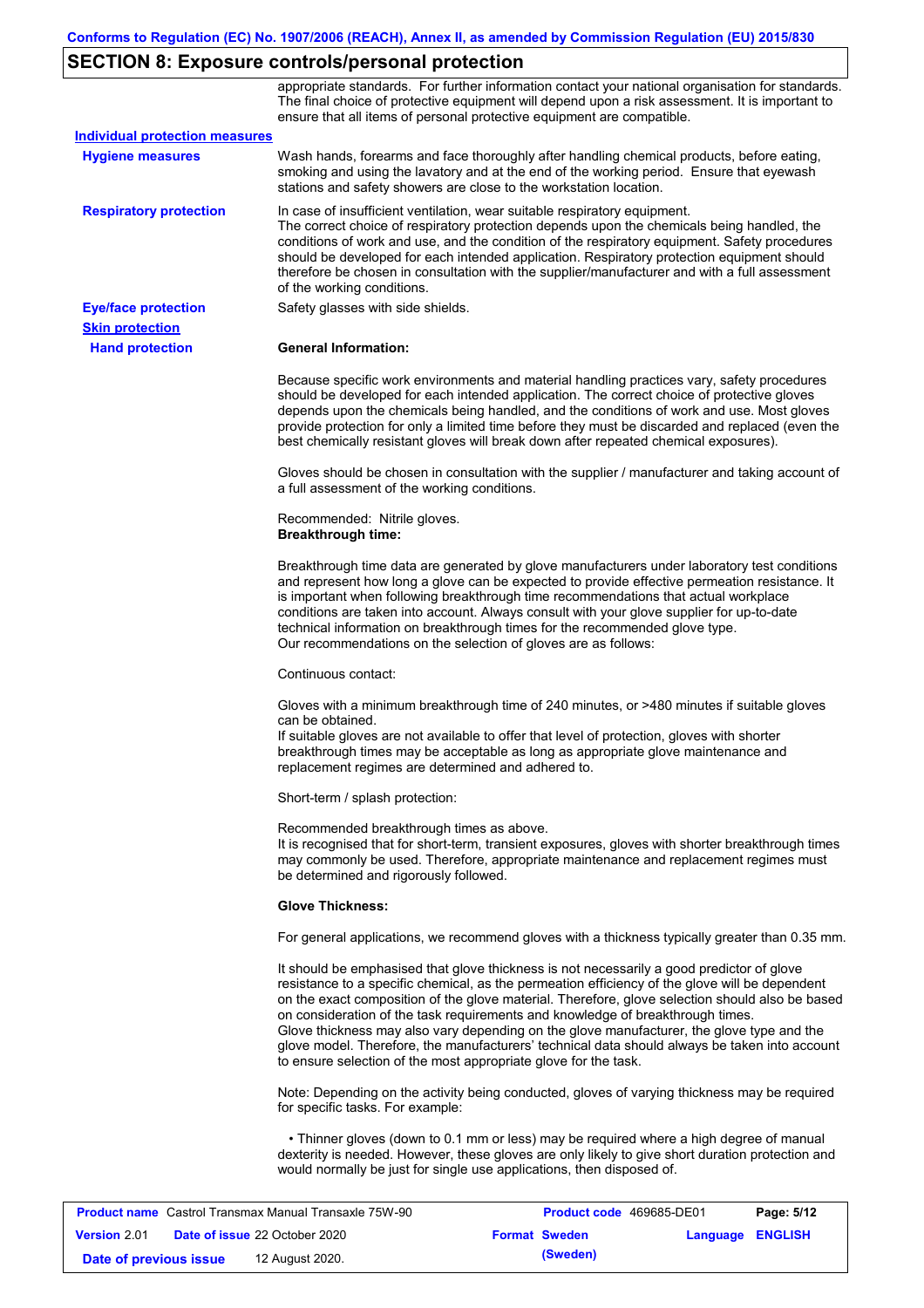• Thicker gloves (up to 3 mm or more) may be required where there is a mechanical (as well

## **SECTION 8: Exposure controls/personal protection**

|                                           | as a chemical) risk i.e. where there is abrasion or puncture potential.                                                                                                                                                                                                                                                                                                                                                                                                                                                                                                                                                                                                               |
|-------------------------------------------|---------------------------------------------------------------------------------------------------------------------------------------------------------------------------------------------------------------------------------------------------------------------------------------------------------------------------------------------------------------------------------------------------------------------------------------------------------------------------------------------------------------------------------------------------------------------------------------------------------------------------------------------------------------------------------------|
| <b>Skin and body</b>                      | Use of protective clothing is good industrial practice.<br>Personal protective equipment for the body should be selected based on the task being<br>performed and the risks involved and should be approved by a specialist before handling this<br>product.<br>Cotton or polyester/cotton overalls will only provide protection against light superficial<br>contamination that will not soak through to the skin. Overalls should be laundered on a regular<br>basis. When the risk of skin exposure is high (e.g. when cleaning up spillages or if there is a<br>risk of splashing) then chemical resistant aprons and/or impervious chemical suits and boots<br>will be required. |
| <b>Refer to standards:</b>                | Respiratory protection: EN 529<br>Gloves: EN 420, EN 374<br>Eye protection: EN 166<br>Filtering half-mask: EN 149<br>Filtering half-mask with valve: EN 405<br>Half-mask: EN 140 plus filter<br>Full-face mask: EN 136 plus filter<br>Particulate filters: EN 143<br>Gas/combined filters: EN 14387                                                                                                                                                                                                                                                                                                                                                                                   |
| <b>Environmental exposure</b><br>controls | Emissions from ventilation or work process equipment should be checked to ensure they<br>comply with the requirements of environmental protection legislation. In some cases, fume<br>scrubbers, filters or engineering modifications to the process equipment will be necessary to<br>reduce emissions to acceptable levels.                                                                                                                                                                                                                                                                                                                                                         |

## **SECTION 9: Physical and chemical properties**

### **9.1 Information on basic physical and chemical properties**

| <b>Appearance</b>                                      |                                                                                                                                |
|--------------------------------------------------------|--------------------------------------------------------------------------------------------------------------------------------|
| <b>Physical state</b>                                  | Liguid.                                                                                                                        |
| <b>Colour</b>                                          | Amber.                                                                                                                         |
| Odour                                                  | Not available.                                                                                                                 |
| <b>Odour threshold</b>                                 | Not available.                                                                                                                 |
| рH                                                     | Not available.                                                                                                                 |
| <b>Melting point/freezing point</b>                    | Not available.                                                                                                                 |
| Initial boiling point and boiling<br>range             | Not available.                                                                                                                 |
| <b>Pour point</b>                                      | $-51 °C$                                                                                                                       |
| <b>Flash point</b>                                     | Open cup: >180°C (>356°F) [Cleveland.]                                                                                         |
| <b>Evaporation rate</b>                                | Not available.                                                                                                                 |
| <b>Flammability (solid, gas)</b>                       | Not available.                                                                                                                 |
| <b>Upper/lower flammability or</b><br>explosive limits | Not available.                                                                                                                 |
| <b>Vapour pressure</b>                                 | Not available.                                                                                                                 |
| <b>Vapour density</b>                                  | Not available.                                                                                                                 |
| <b>Relative density</b>                                | Not available.                                                                                                                 |
| <b>Density</b>                                         | $\leq$ 1000 kg/m <sup>3</sup> (<1 g/cm <sup>3</sup> ) at 15 <sup>°</sup> C                                                     |
| <b>Solubility(ies)</b>                                 | insoluble in water.                                                                                                            |
| <b>Partition coefficient: n-octanol/</b><br>water      | Not available.                                                                                                                 |
| <b>Auto-ignition temperature</b>                       | Not available.                                                                                                                 |
| <b>Decomposition temperature</b>                       | Not available.                                                                                                                 |
| <b>Viscosity</b>                                       | Kinematic: 77.58 mm <sup>2</sup> /s (77.58 cSt) at 40 $^{\circ}$ C<br>Kinematic: 14.63 mm <sup>2</sup> /s (14.63 cSt) at 100°C |
| <b>Explosive properties</b>                            | Not available.                                                                                                                 |
| <b>Oxidising properties</b>                            | Not available.                                                                                                                 |

#### **9.2 Other information**

No additional information.

| <b>Product name</b> Castrol Transmax Manual Transaxle 75W-90 |                                      | <b>Product code</b> 469685-DE01 |                      | Page: 6/12       |  |
|--------------------------------------------------------------|--------------------------------------|---------------------------------|----------------------|------------------|--|
| <b>Version</b> 2.01                                          | <b>Date of issue 22 October 2020</b> |                                 | <b>Format Sweden</b> | Language ENGLISH |  |
| Date of previous issue                                       | 12 August 2020.                      |                                 | (Sweden)             |                  |  |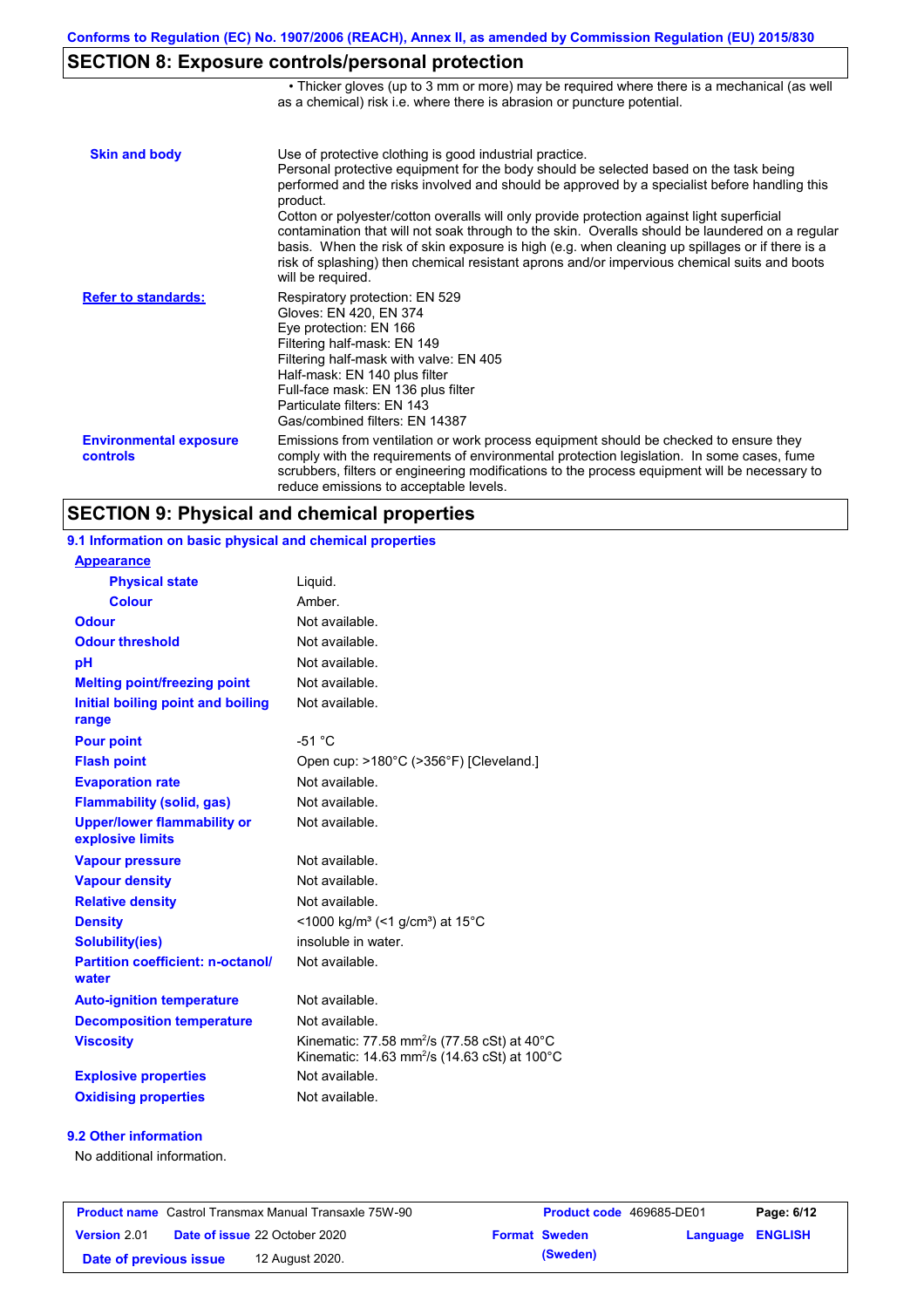| <b>SECTION 10: Stability and reactivity</b>       |                                                                                                                                                                         |  |  |
|---------------------------------------------------|-------------------------------------------------------------------------------------------------------------------------------------------------------------------------|--|--|
| <b>10.1 Reactivity</b>                            | No specific test data available for this product. Refer to Conditions to avoid and Incompatible<br>materials for additional information.                                |  |  |
| <b>10.2 Chemical stability</b>                    | The product is stable.                                                                                                                                                  |  |  |
| <b>10.3 Possibility of</b><br>hazardous reactions | Under normal conditions of storage and use, hazardous reactions will not occur.<br>Under normal conditions of storage and use, hazardous polymerisation will not occur. |  |  |
| <b>10.4 Conditions to avoid</b>                   | Avoid all possible sources of ignition (spark or flame).                                                                                                                |  |  |
| <b>10.5 Incompatible materials</b>                | Reactive or incompatible with the following materials: oxidising materials.                                                                                             |  |  |
| <b>10.6 Hazardous</b><br>decomposition products   | Under normal conditions of storage and use, hazardous decomposition products should not be<br>produced.                                                                 |  |  |

## **SECTION 11: Toxicological information**

| 11.1 Information on toxicological effects          |                                                                                                                             |
|----------------------------------------------------|-----------------------------------------------------------------------------------------------------------------------------|
| <b>Acute toxicity estimates</b>                    |                                                                                                                             |
| Not available.                                     |                                                                                                                             |
| <b>Information on likely</b><br>routes of exposure | Routes of entry anticipated: Dermal, Inhalation.                                                                            |
| <b>Potential acute health effects</b>              |                                                                                                                             |
| <b>Inhalation</b>                                  | Vapour inhalation under ambient conditions is not normally a problem due to low vapour<br>pressure.                         |
| <b>Ingestion</b>                                   | No known significant effects or critical hazards.                                                                           |
| <b>Skin contact</b>                                | Defatting to the skin. May cause skin dryness and irritation.                                                               |
| <b>Eye contact</b>                                 | No known significant effects or critical hazards.                                                                           |
|                                                    | Symptoms related to the physical, chemical and toxicological characteristics                                                |
| <b>Inhalation</b>                                  | May be harmful by inhalation if exposure to vapour, mists or fumes resulting from thermal<br>decomposition products occurs. |
| <b>Ingestion</b>                                   | No specific data.                                                                                                           |
| <b>Skin contact</b>                                | Adverse symptoms may include the following:<br>irritation<br>dryness<br>cracking                                            |
| <b>Eye contact</b>                                 | No specific data.                                                                                                           |
|                                                    | Delayed and immediate effects as well as chronic effects from short and long-term exposure                                  |
| <b>Inhalation</b>                                  | Overexposure to the inhalation of airborne droplets or aerosols may cause irritation of the<br>respiratory tract.           |
| <b>Ingestion</b>                                   | Ingestion of large quantities may cause nausea and diarrhoea.                                                               |
| <b>Skin contact</b>                                | Prolonged or repeated contact can defat the skin and lead to irritation and/or dermatitis.                                  |
| <b>Eye contact</b>                                 | Potential risk of transient stinging or redness if accidental eye contact occurs.                                           |
| <b>Potential chronic health effects</b>            |                                                                                                                             |
| <b>General</b>                                     | No known significant effects or critical hazards.                                                                           |
| <b>Carcinogenicity</b>                             | No known significant effects or critical hazards.                                                                           |
| <b>Mutagenicity</b>                                | No known significant effects or critical hazards.                                                                           |
| <b>Developmental effects</b>                       | No known significant effects or critical hazards.                                                                           |
| <b>Fertility effects</b>                           | No known significant effects or critical hazards.                                                                           |

## **SECTION 12: Ecological information**

### **12.1 Toxicity**

**Environmental hazards** Not classified as dangerous

### **12.2 Persistence and degradability**

Partially biodegradable.

### **12.3 Bioaccumulative potential**

This product is not expected to bioaccumulate through food chains in the environment.

| <b>Product name</b> Castrol Transmax Manual Transaxle 75W-90 |  | Product code 469685-DE01             |                      | Page: 7/12       |  |
|--------------------------------------------------------------|--|--------------------------------------|----------------------|------------------|--|
| <b>Version 2.01</b>                                          |  | <b>Date of issue 22 October 2020</b> | <b>Format Sweden</b> | Language ENGLISH |  |
| Date of previous issue                                       |  | 12 August 2020.                      | (Sweden)             |                  |  |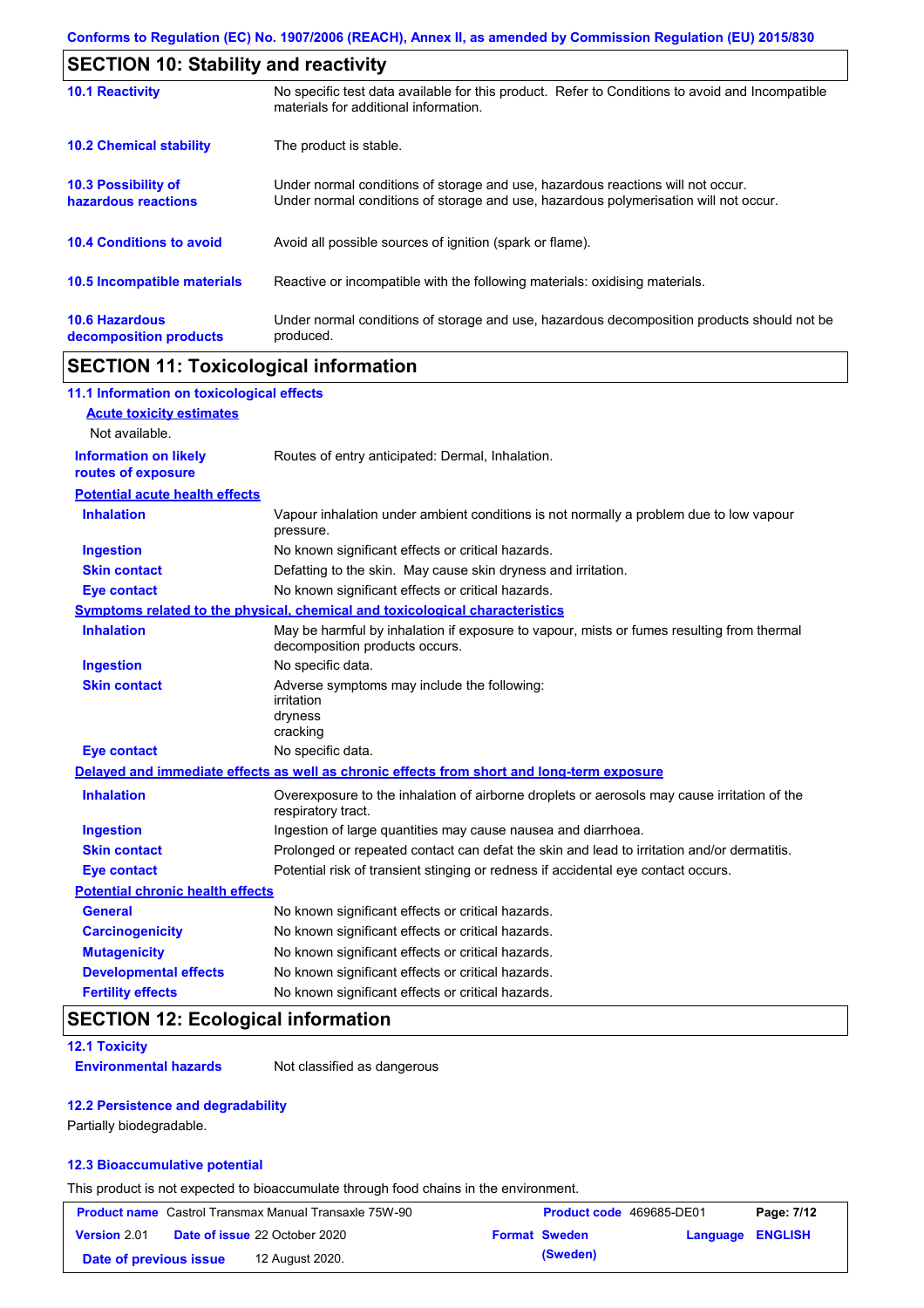## **SECTION 12: Ecological information**

| <b>12.4 Mobility in soil</b>                            |                                                                      |
|---------------------------------------------------------|----------------------------------------------------------------------|
| <b>Soil/water partition</b><br><b>coefficient (Koc)</b> | Not available.                                                       |
| <b>Mobility</b>                                         | Spillages may penetrate the soil causing ground water contamination. |

#### **12.5 Results of PBT and vPvB assessment**

Product does not meet the criteria for PBT or vPvB according to Regulation (EC) No. 1907/2006, Annex XIII.

| 12.6 Other adverse effects          |                                                                                                                           |
|-------------------------------------|---------------------------------------------------------------------------------------------------------------------------|
| <b>Other ecological information</b> | Spills may form a film on water surfaces causing physical damage to organisms. Oxygen<br>transfer could also be impaired. |
| <b>APAPIALI 14 BI</b>               |                                                                                                                           |

### **SECTION 13: Disposal considerations**

### **13.1 Waste treatment methods**

**Product**

**Methods of disposal**

Where possible, arrange for product to be recycled. Dispose of via an authorised person/ licensed waste disposal contractor in accordance with local regulations.

**Hazardous waste** Yes.

#### **European waste catalogue (EWC)**

| Waste code | <b>Waste designation</b>                |
|------------|-----------------------------------------|
| 13 02 08*  | other engine, gear and lubricating oils |

However, deviation from the intended use and/or the presence of any potential contaminants may require an alternative waste disposal code to be assigned by the end user.

| <b>Packaging</b>           |                                                                                                                                                                                                                                                                                                                                                                                                                                                                                                                                                                                                                                                                                                                                                                                                   |
|----------------------------|---------------------------------------------------------------------------------------------------------------------------------------------------------------------------------------------------------------------------------------------------------------------------------------------------------------------------------------------------------------------------------------------------------------------------------------------------------------------------------------------------------------------------------------------------------------------------------------------------------------------------------------------------------------------------------------------------------------------------------------------------------------------------------------------------|
| <b>Methods of disposal</b> | Where possible, arrange for product to be recycled. Dispose of via an authorised person/<br>licensed waste disposal contractor in accordance with local regulations.                                                                                                                                                                                                                                                                                                                                                                                                                                                                                                                                                                                                                              |
| <b>Special precautions</b> | This material and its container must be disposed of in a safe way. Empty containers or liners<br>may retain some product residues. Avoid dispersal of spilt material and runoff and contact with<br>soil, waterways, drains and sewers.                                                                                                                                                                                                                                                                                                                                                                                                                                                                                                                                                           |
| <b>Methods of disposal</b> | The regulations regarding manufacturers' responsibility for packaging material waste is<br>regulated in "Förordningen om producentansvar för förpackningar". Packaging materials are to<br>be reused or recycled in accordance with the goals outlined in this regulation. The company<br>complies with this manufacturer's responsibility through its association with REPA, which is a<br>subsidiary company of four materials handling companies. The materials handling companies<br>collect, remove and process used and sorted packaging materials through the employment of<br>contractors. Questions regarding collection of packaging materials on a local basis may be<br>directed to the materials company and its contractors. For further information, contact REPA,<br>www.repa.se. |
|                            | Drums and containers are placed in a tilted position, approx 10°, drums are turned with the<br>bungholes downwards and the 2" bunghole in the lowest position, containers with the valve<br>downwards. Other packages are placed upside down for eduction. Let stand at temperatures<br>above 15°C until drip dry or at least 30 minutes. Recover and add the remainders in the process<br>where the product is used, or send for special waste treatment. Send empty packages to a<br>certified recycler/receiver for recycling.                                                                                                                                                                                                                                                                 |
| <b>References</b>          | Commission 2014/955/EU<br>Directive 2008/98/EC                                                                                                                                                                                                                                                                                                                                                                                                                                                                                                                                                                                                                                                                                                                                                    |

## **SECTION 14: Transport information**

|                                           | <b>ADR/RID</b>                                               | <b>ADN</b>     | <b>IMDG</b>              | <b>IATA</b>                |  |
|-------------------------------------------|--------------------------------------------------------------|----------------|--------------------------|----------------------------|--|
| 14.1 UN number                            | Not regulated.                                               | Not regulated. | Not regulated.           | Not regulated.             |  |
| 14.2 UN proper<br>shipping name           |                                                              | -              |                          |                            |  |
| <b>14.3 Transport</b><br>hazard class(es) |                                                              | -              |                          |                            |  |
| 14.4 Packing<br>group                     |                                                              |                |                          |                            |  |
|                                           | <b>Product name</b> Castrol Transmax Manual Transaxle 75W-90 |                | Product code 469685-DE01 | Page: 8/12                 |  |
| <b>Version 2.01</b>                       | Date of issue 22 October 2020                                |                | <b>Format Sweden</b>     | <b>ENGLISH</b><br>Language |  |
|                                           | (Sweden)<br>12 August 2020.<br>Date of previous issue        |                |                          |                            |  |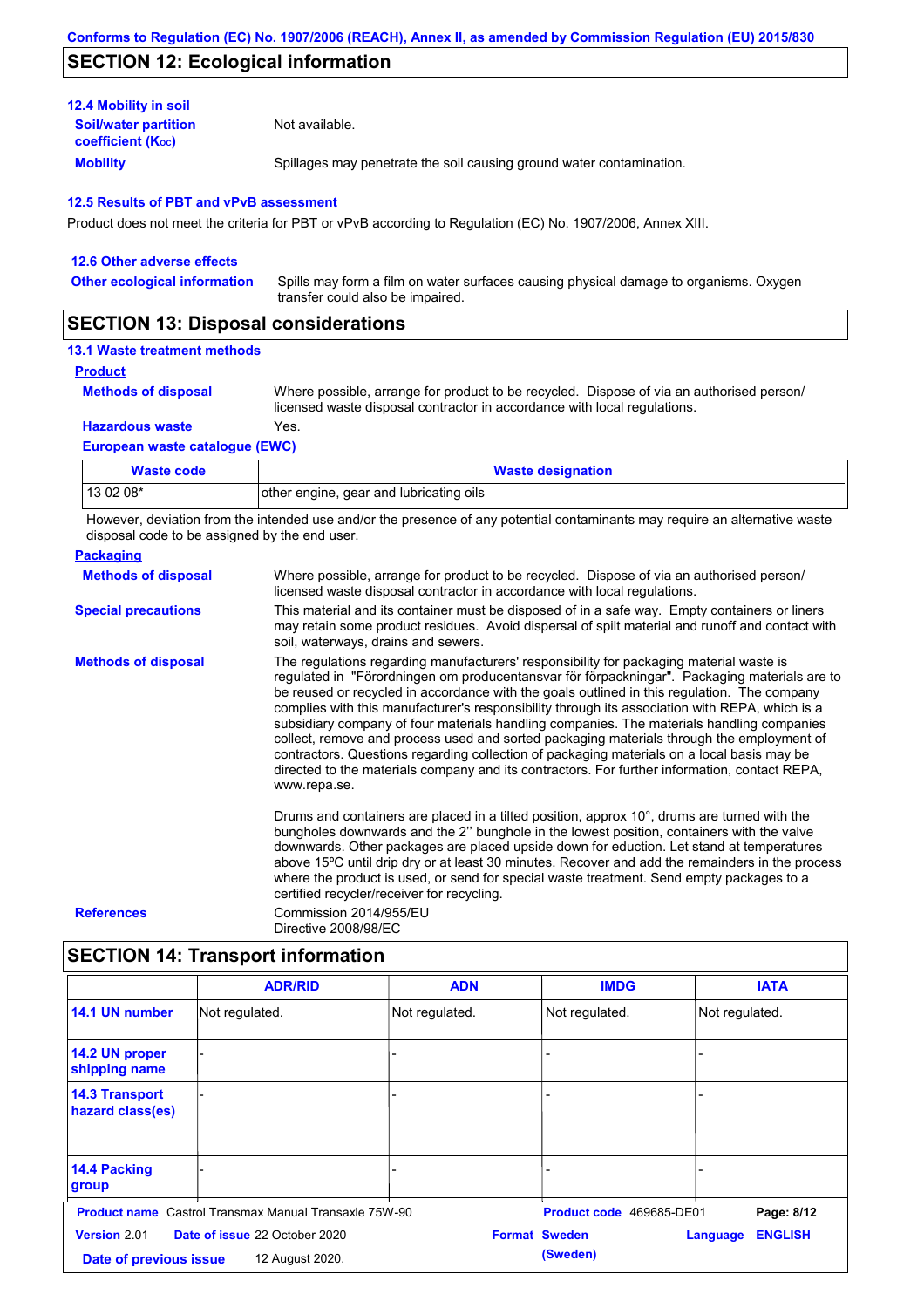|  |  | Conforms to Regulation (EC) No. 1907/2006 (REACH), Annex II, as amended by Commission Regulation (EU) 2015/830 |  |
|--|--|----------------------------------------------------------------------------------------------------------------|--|
|--|--|----------------------------------------------------------------------------------------------------------------|--|

### **SECTION 14: Transport information**

| 14.5                 | INO. | INo. | IN <sub>o</sub> | INo. |  |  |
|----------------------|------|------|-----------------|------|--|--|
| <b>Environmental</b> |      |      |                 |      |  |  |
| hazards              |      |      |                 |      |  |  |
| <b>Additional</b>    |      |      |                 |      |  |  |
| information          |      |      |                 |      |  |  |

**14.6 Special precautions for user** Not available.

| <b>14.7 Transport in bulk</b>  | Not available. |
|--------------------------------|----------------|
| according to Annex II of       |                |
| <b>Marpol and the IBC Code</b> |                |

### **SECTION 15: Regulatory information**

**Other regulations REACH Status** The company, as identified in Section 1, sells this product in the EU in compliance with the current requirements of REACH. **15.1 Safety, health and environmental regulations/legislation specific for the substance or mixture EU Regulation (EC) No. 1907/2006 (REACH) Annex XIV - List of substances subject to authorisation Substances of very high concern** None of the components are listed. All components are listed or exempted. All components are listed or exempted. All components are listed or exempted. All components are listed or exempted. All components are active or exempted. All components are listed or exempted. All components are listed or exempted. **United States inventory (TSCA 8b) Australia inventory (AICS) Canada inventory China inventory (IECSC) Japan inventory (ENCS) Korea inventory (KECI) Philippines inventory (PICCS) Taiwan Chemical Substances Inventory (TCSI)** All components are listed or exempted. **Ozone depleting substances (1005/2009/EU)** Not listed. **Prior Informed Consent (PIC) (649/2012/EU)** Not listed. **Seveso Directive** This product is not controlled under the Seveso Directive. None of the components are listed. **Annex XIV EU - Water framework directive - Priority substances** None of the components are listed.

| <b>15.2 Chemical safety</b> | A Chemical Safety Assessment has been carried out for one or more of the substances within  |
|-----------------------------|---------------------------------------------------------------------------------------------|
| assessment                  | this mixture. A Chemical Safety Assessment has not been carried out for the mixture itself. |

## **SECTION 16: Other information**

| <b>Abbreviations and acronyms</b>                            | ADN = European Provisions concerning the International Carriage of Dangerous Goods by<br>Inland Waterway<br>ADR = The European Agreement concerning the International Carriage of Dangerous Goods by<br>Road<br>ATE = Acute Toxicity Estimate<br>BCF = Bioconcentration Factor<br>CAS = Chemical Abstracts Service<br>CLP = Classification, Labelling and Packaging Regulation [Regulation (EC) No. 1272/2008] |                      |                                 |                |
|--------------------------------------------------------------|----------------------------------------------------------------------------------------------------------------------------------------------------------------------------------------------------------------------------------------------------------------------------------------------------------------------------------------------------------------------------------------------------------------|----------------------|---------------------------------|----------------|
| <b>Product name</b> Castrol Transmax Manual Transaxle 75W-90 |                                                                                                                                                                                                                                                                                                                                                                                                                |                      | <b>Product code</b> 469685-DE01 | Page: 9/12     |
| Version 2.01                                                 | Date of issue 22 October 2020                                                                                                                                                                                                                                                                                                                                                                                  | <b>Format Sweden</b> | Language                        | <b>ENGLISH</b> |
| Date of previous issue                                       | 12 August 2020.                                                                                                                                                                                                                                                                                                                                                                                                | (Sweden)             |                                 |                |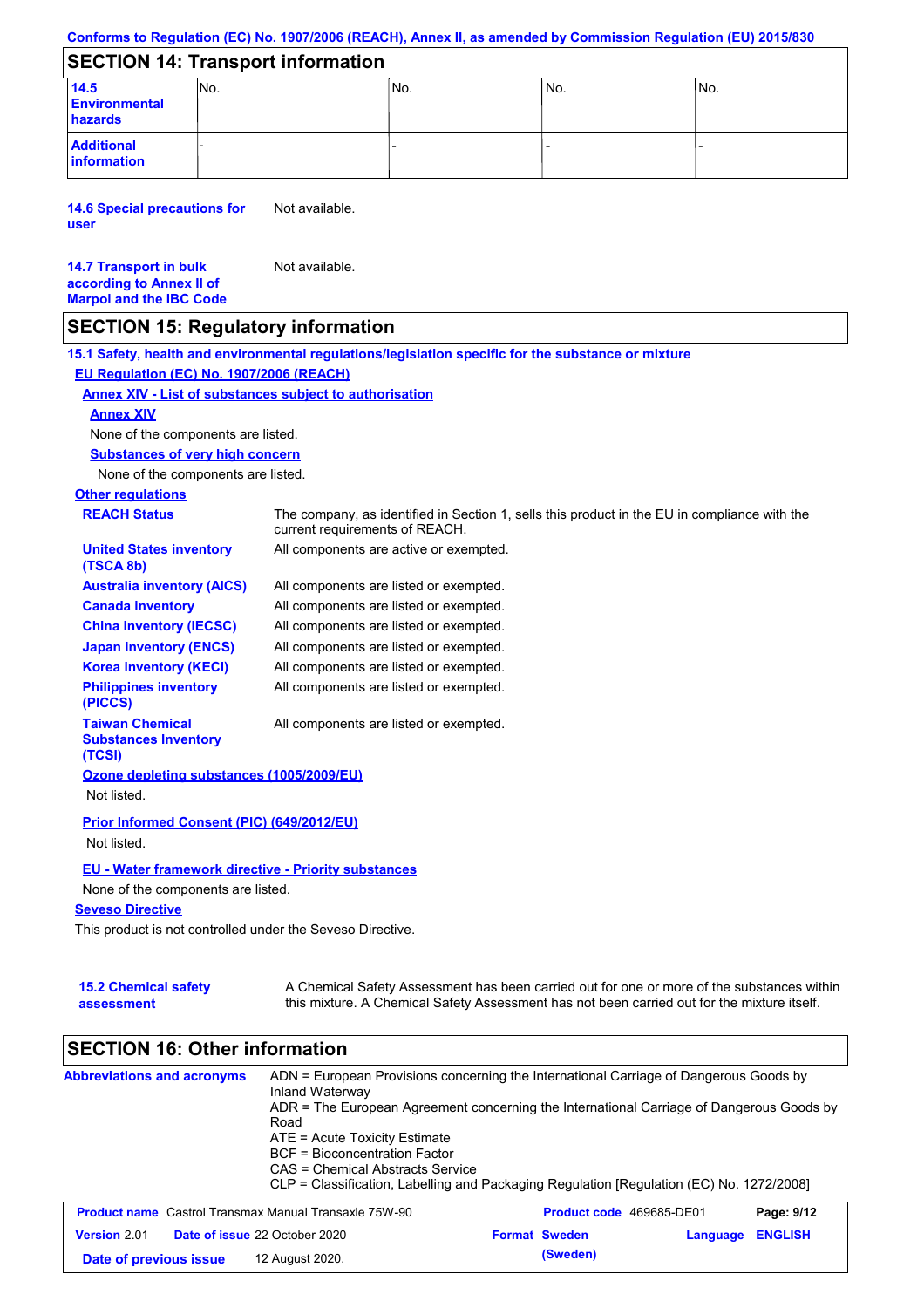### **SECTION 16: Other information**

CSA = Chemical Safety Assessment CSR = Chemical Safety Report DMEL = Derived Minimal Effect Level DNEL = Derived No Effect Level EINECS = European Inventory of Existing Commercial chemical Substances ES = Exposure Scenario EUH statement = CLP-specific Hazard statement EWC = European Waste Catalogue GHS = Globally Harmonized System of Classification and Labelling of Chemicals IATA = International Air Transport Association IBC = Intermediate Bulk Container IMDG = International Maritime Dangerous Goods LogPow = logarithm of the octanol/water partition coefficient MARPOL = International Convention for the Prevention of Pollution From Ships, 1973 as modified by the Protocol of 1978. ("Marpol" = marine pollution) OECD = Organisation for Economic Co-operation and Development PBT = Persistent, Bioaccumulative and Toxic PNEC = Predicted No Effect Concentration REACH = Registration, Evaluation, Authorisation and Restriction of Chemicals Regulation [Regulation (EC) No. 1907/2006] RID = The Regulations concerning the International Carriage of Dangerous Goods by Rail RRN = REACH Registration Number SADT = Self-Accelerating Decomposition Temperature SVHC = Substances of Very High Concern STOT-RE = Specific Target Organ Toxicity - Repeated Exposure STOT-SE = Specific Target Organ Toxicity - Single Exposure TWA = Time weighted average UN = United Nations UVCB = Complex hydrocarbon substance VOC = Volatile Organic Compound vPvB = Very Persistent and Very Bioaccumulative Varies = may contain one or more of the following 64741-88-4 / RRN 01-2119488706-23, 64741-89-5 / RRN 01-2119487067-30, 64741-95-3 / RRN 01-2119487081-40, 64741-96-4/ RRN 01-2119483621-38, 64742-01-4 / RRN 01-2119488707-21, 64742-44-5 / RRN 01-2119985177-24, 64742-45-6, 64742-52-5 / RRN 01-2119467170-45, 64742-53-6 / RRN 01-2119480375-34, 64742-54-7 / RRN 01-2119484627-25, 64742-55-8 / RRN 01-2119487077-29, 64742-56-9 / RRN 01-2119480132-48, 64742-57-0 / RRN 01-2119489287-22, 64742-58-1, 64742-62-7 / RRN 01-2119480472-38, 64742-63-8, 64742-65-0 / RRN 01-2119471299-27, 64742-70-7 / RRN 01-2119487080-42, 72623-85-9 / RRN 01-2119555262-43, 72623-86-0 / RRN 01-2119474878-16, 72623-87-1 / RRN 01-2119474889-13

**Procedure used to derive the classification according to Regulation (EC) No. 1272/2008 [CLP/GHS]**

| <b>Classification</b>                                   |                            | <b>Justification</b> |                                               |  |
|---------------------------------------------------------|----------------------------|----------------------|-----------------------------------------------|--|
| Not classified.                                         |                            |                      |                                               |  |
| <b>Full text of abbreviated H</b><br><b>statements</b>  | H304                       |                      | May be fatal if swallowed and enters airways. |  |
| <b>Full text of classifications</b><br><b>[CLP/GHS]</b> | Asp. Tox. 1, H304          |                      | <b>ASPIRATION HAZARD - Category 1</b>         |  |
| <b>History</b>                                          |                            |                      |                                               |  |
| Date of issue/ Date of<br><b>revision</b>               | 22/10/2020.                |                      |                                               |  |
| Date of previous issue                                  | 12/08/2020.                |                      |                                               |  |
| <b>Prepared by</b>                                      | <b>Product Stewardship</b> |                      |                                               |  |

**Indicates information that has changed from previously issued version.**

#### **Notice to reader**

All reasonably practicable steps have been taken to ensure this data sheet and the health, safety and environmental information contained in it is accurate as of the date specified below. No warranty or representation, express or implied is made as to the accuracy or completeness of the data and information in this data sheet.

The data and advice given apply when the product is sold for the stated application or applications. You should not use the product other than for the stated application or applications without seeking advice from BP Group.

It is the user's obligation to evaluate and use this product safely and to comply with all applicable laws and regulations. The BP Group shall not be responsible for any damage or injury resulting from use, other than the stated product use of the material, from any failure to adhere to recommendations, or from any hazards inherent in the nature of the material. Purchasers of the product for supply to a third party for use at work, have a duty to take all necessary steps to ensure that any person handling or using the product is provided with the information in this sheet. Employers have a duty to tell employees and others who may be affected of any hazards described in this sheet and of any precautions that should be taken. You can contact the BP Group to

|                        | <b>Product name</b> Castrol Transmax Manual Transaxle 75W-90 | <b>Product code</b> 469685-DE01<br>Page: 10/12 |
|------------------------|--------------------------------------------------------------|------------------------------------------------|
| <b>Version 2.01</b>    | <b>Date of issue 22 October 2020</b><br><b>Format Sweden</b> | Language ENGLISH                               |
| Date of previous issue | (Sweden)<br>12 August 2020.                                  |                                                |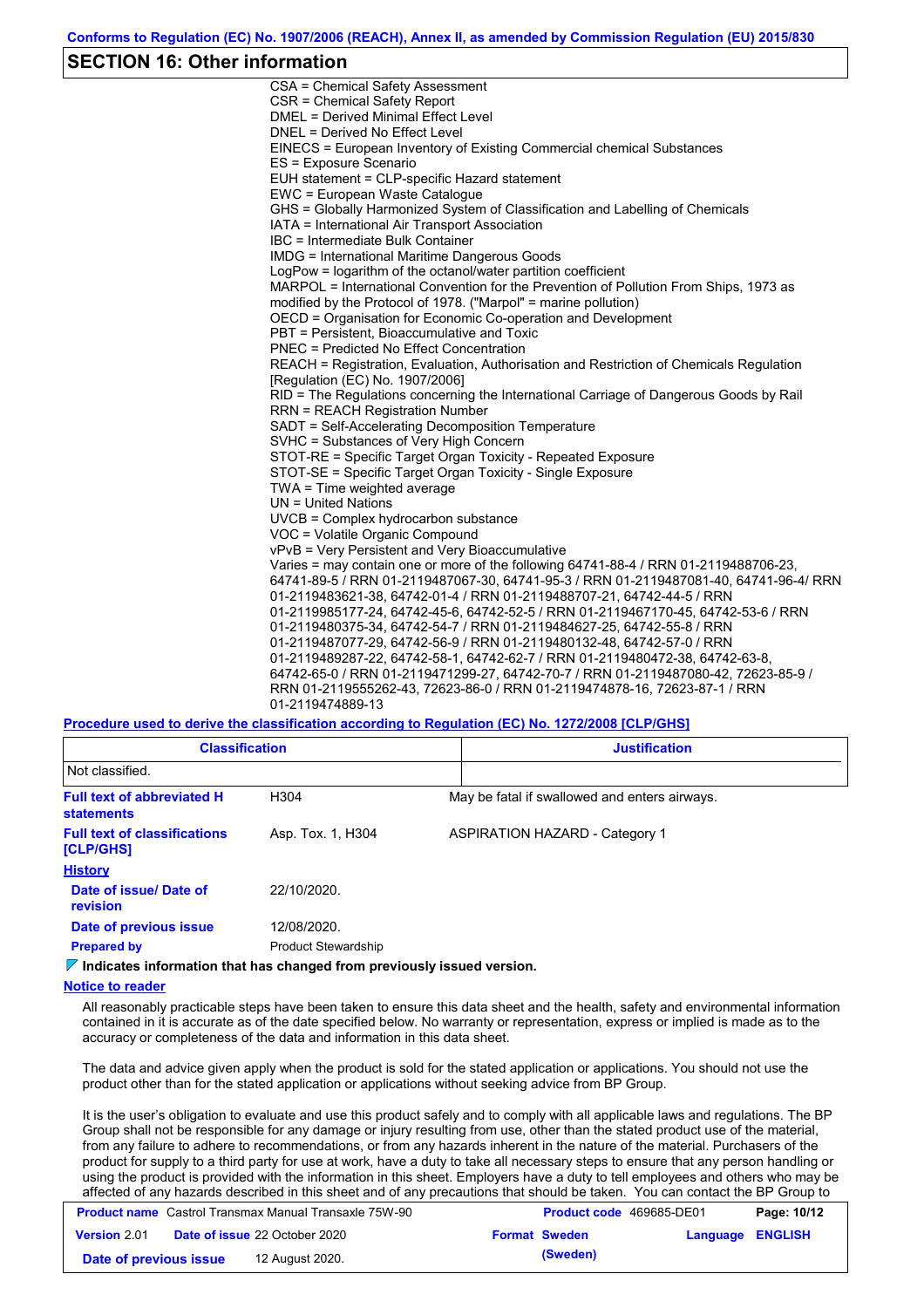# **SECTION 16: Other information**

ensure that this document is the most current available. Alteration of this document is strictly prohibited.

|                        | <b>Product name</b> Castrol Transmax Manual Transaxle 75W-90 | <b>Product code</b> 469685-DE01 |                         | Page: 11/12 |
|------------------------|--------------------------------------------------------------|---------------------------------|-------------------------|-------------|
| <b>Version 2.01</b>    | <b>Date of issue 22 October 2020</b>                         | <b>Format Sweden</b>            | <b>Language ENGLISH</b> |             |
| Date of previous issue | 12 August 2020.                                              | (Sweden)                        |                         |             |